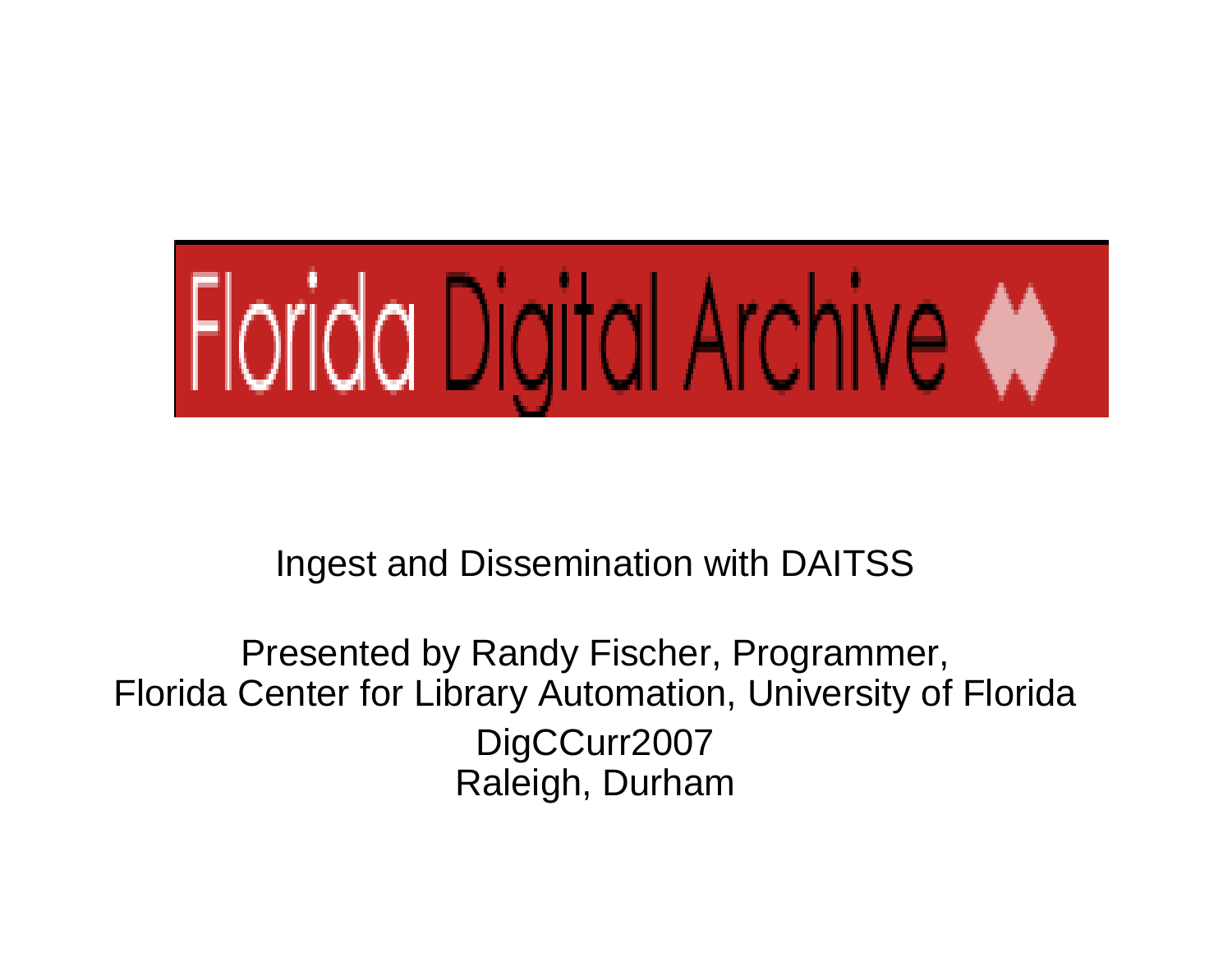# Florida Digital Archive

- What's the FDA?
	- −- Preservation Repository
	- −- Operated by the Florida Center for Library Automation
	- − Serves the State Universities in Florida

- −- Dark Archive: no online presentation
- −Designed solely as a preservation repository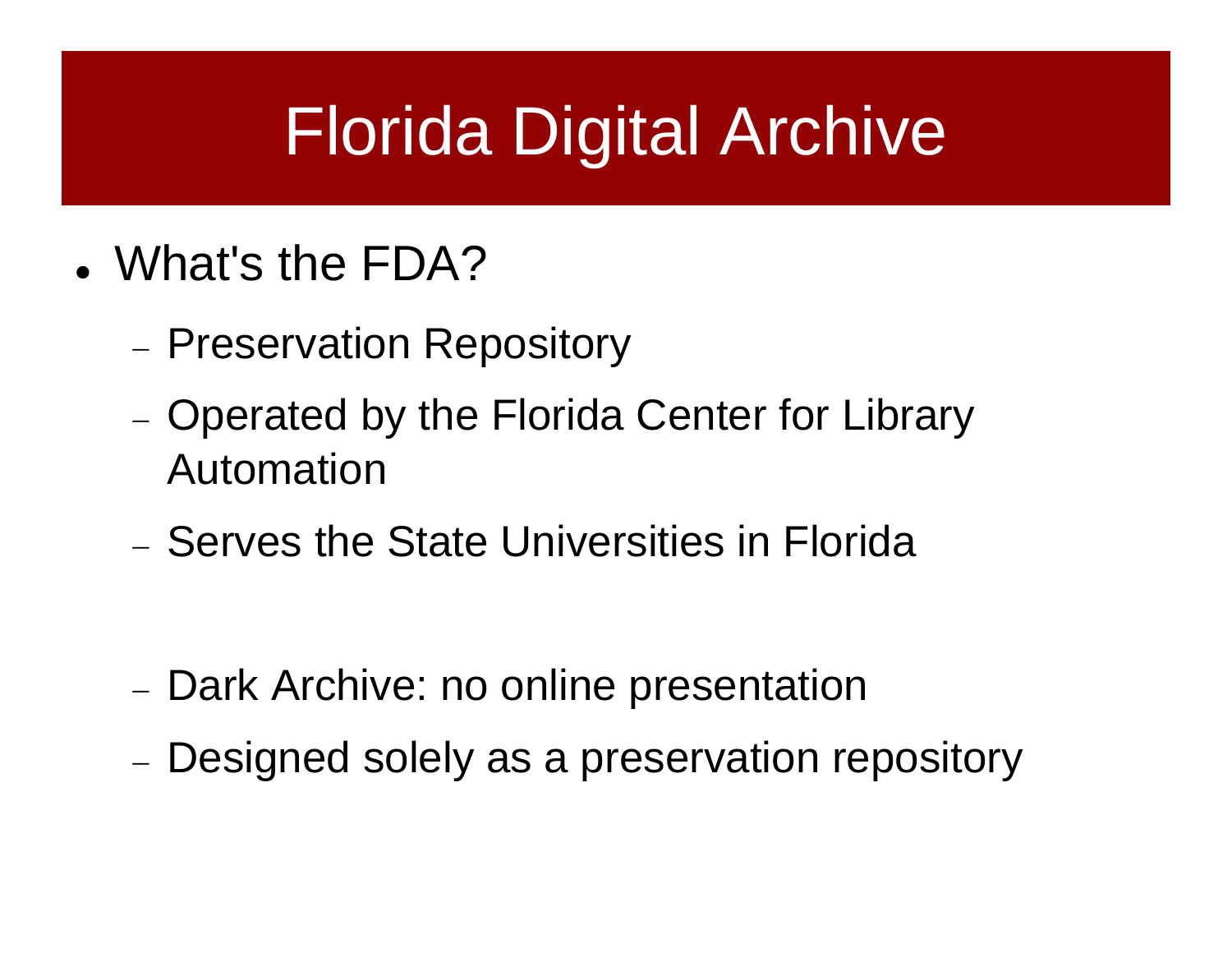# Florida Digital Archive

**FCLA**

 $\sum_{i=1}^{n}$ 

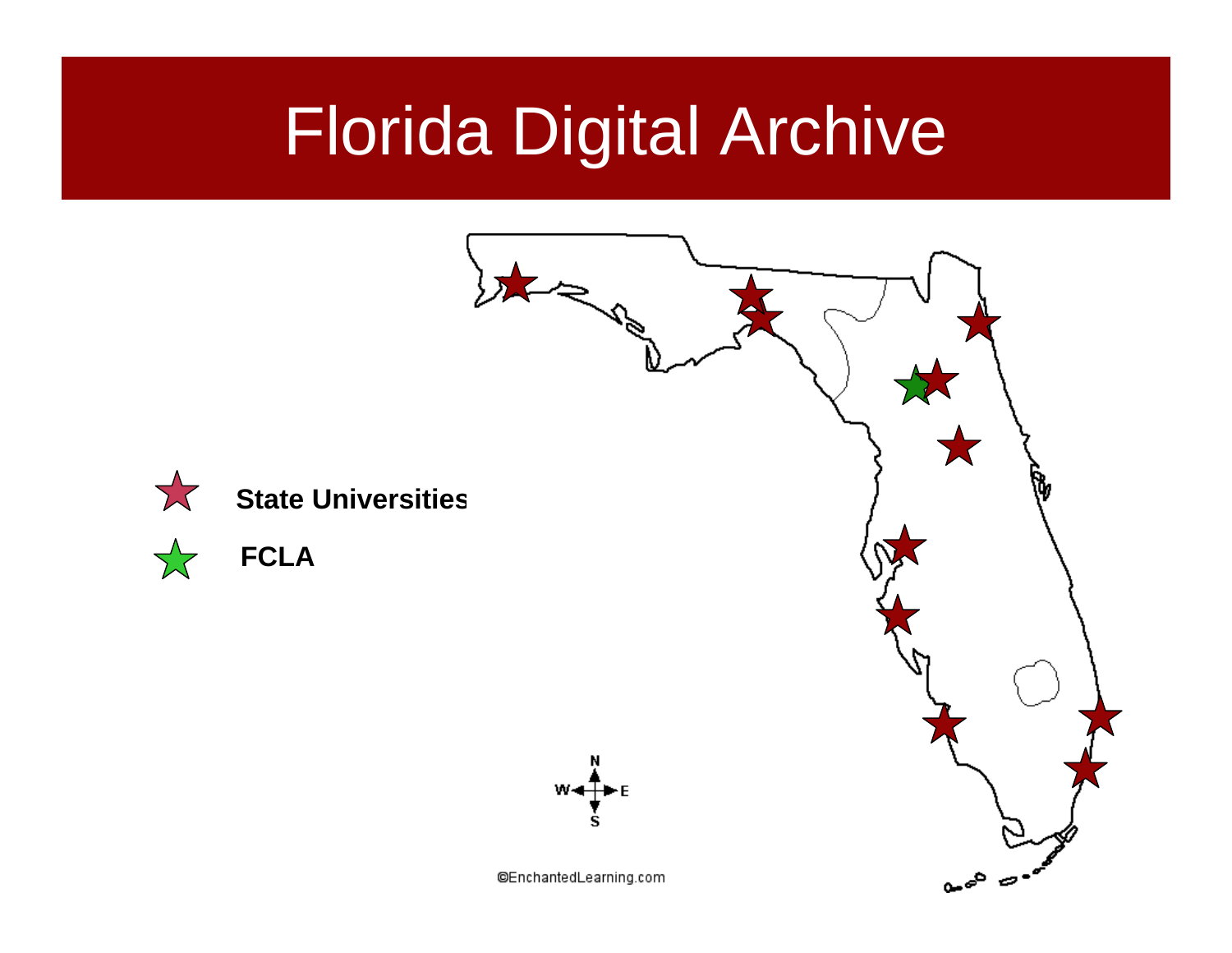## **DAITSS**

- What's DAITSS?
	- − The Dark Archive In The Sunshine State
	- − $\overline{\phantom{a}}$  The software developed for the FDA
	- − $-$  Implements the OAIS functional reference model
	- −- Implements the preservation strategies of Format Migration and Normalization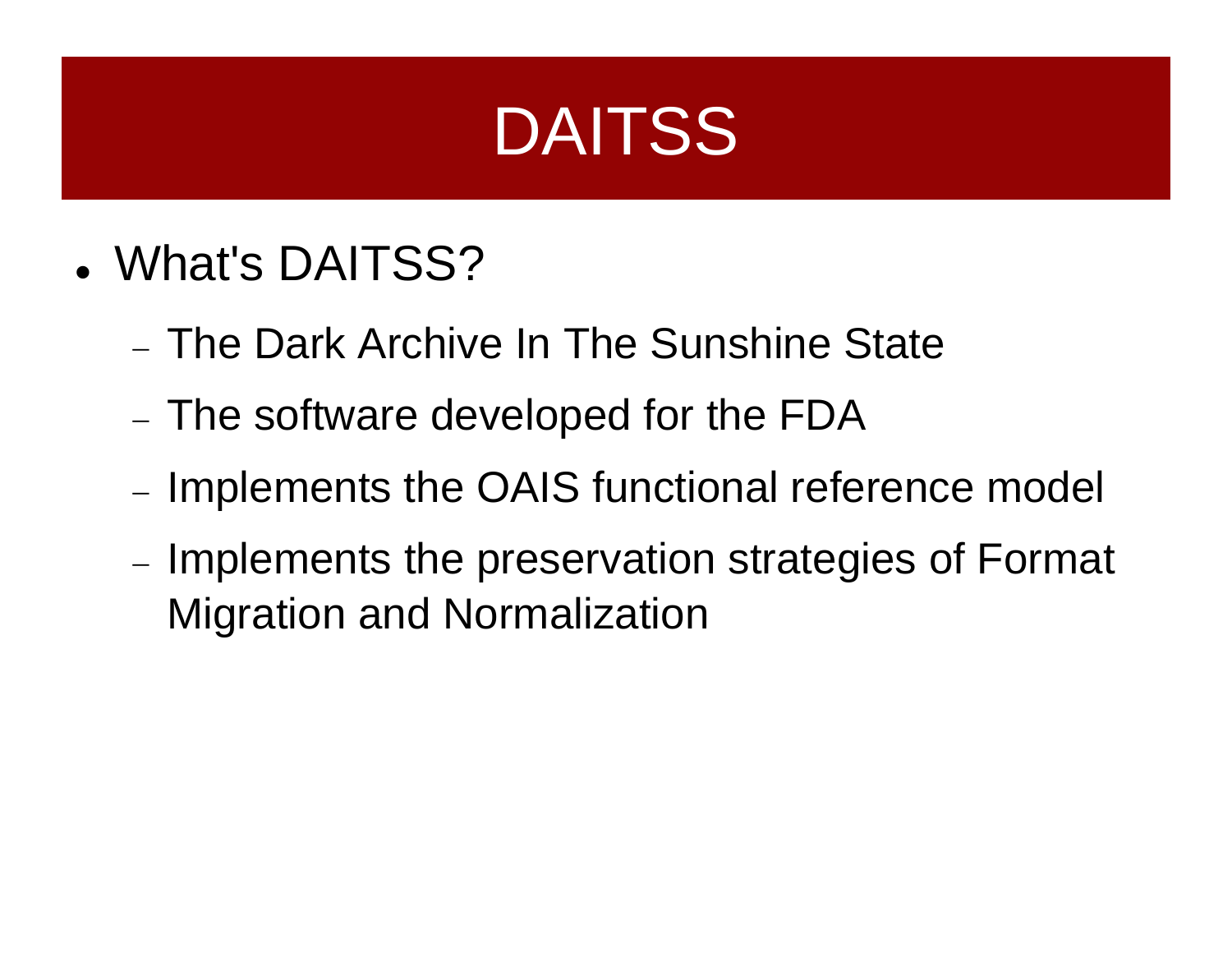# Roles & Responsibities

- Curation
- Archiving
- Preservation

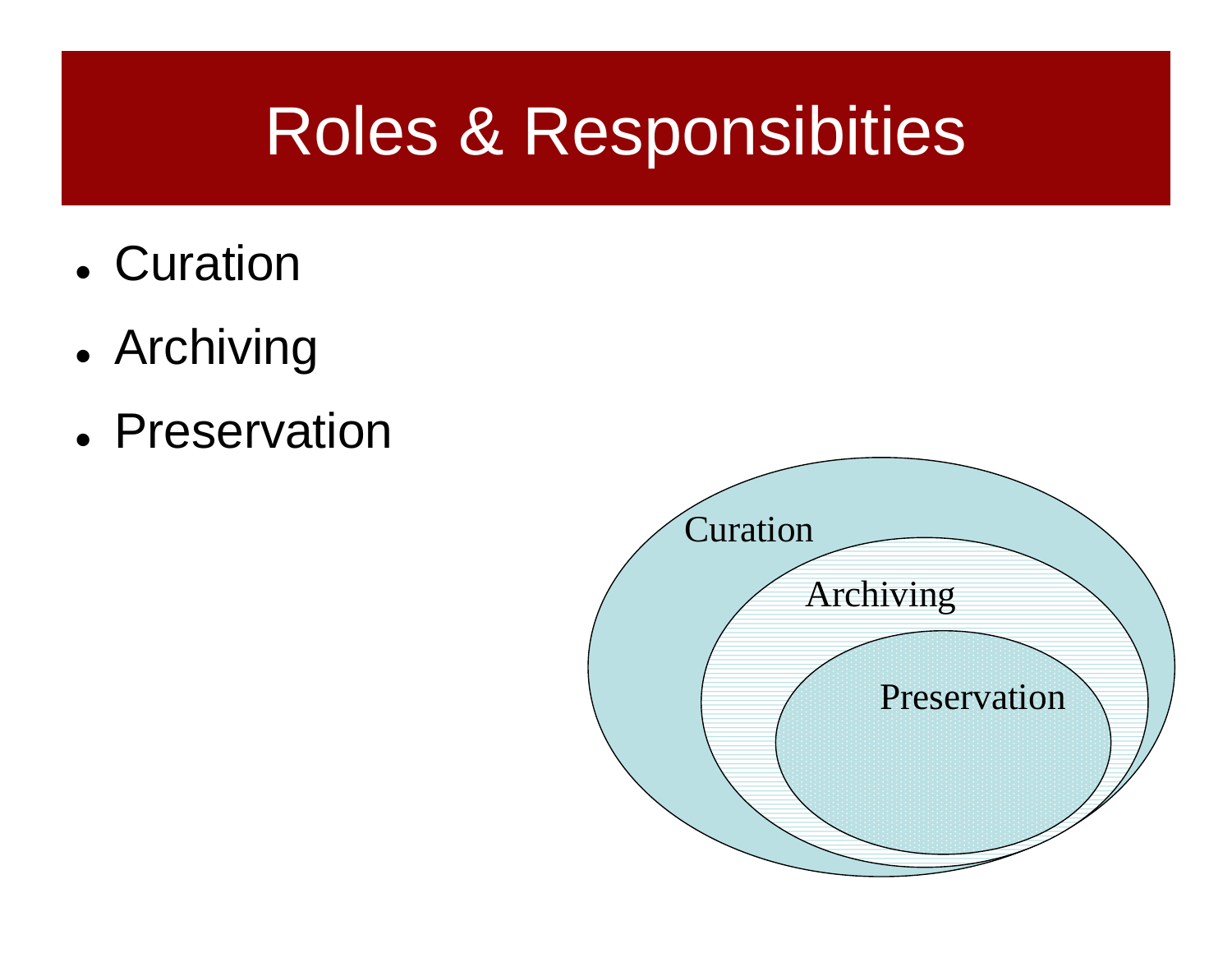# Responsibility of Library Affiliates

The activity of managing and promoting the use of data from its point of creation, to ensure it is fit for contemporary purpose, and available for discovery and re-use. For dynamic datasets this may mean continuous enrichment or updating to keep it fit for purpose. Higher levels of curation will also involve maintaining links with annotation and with other published materials.

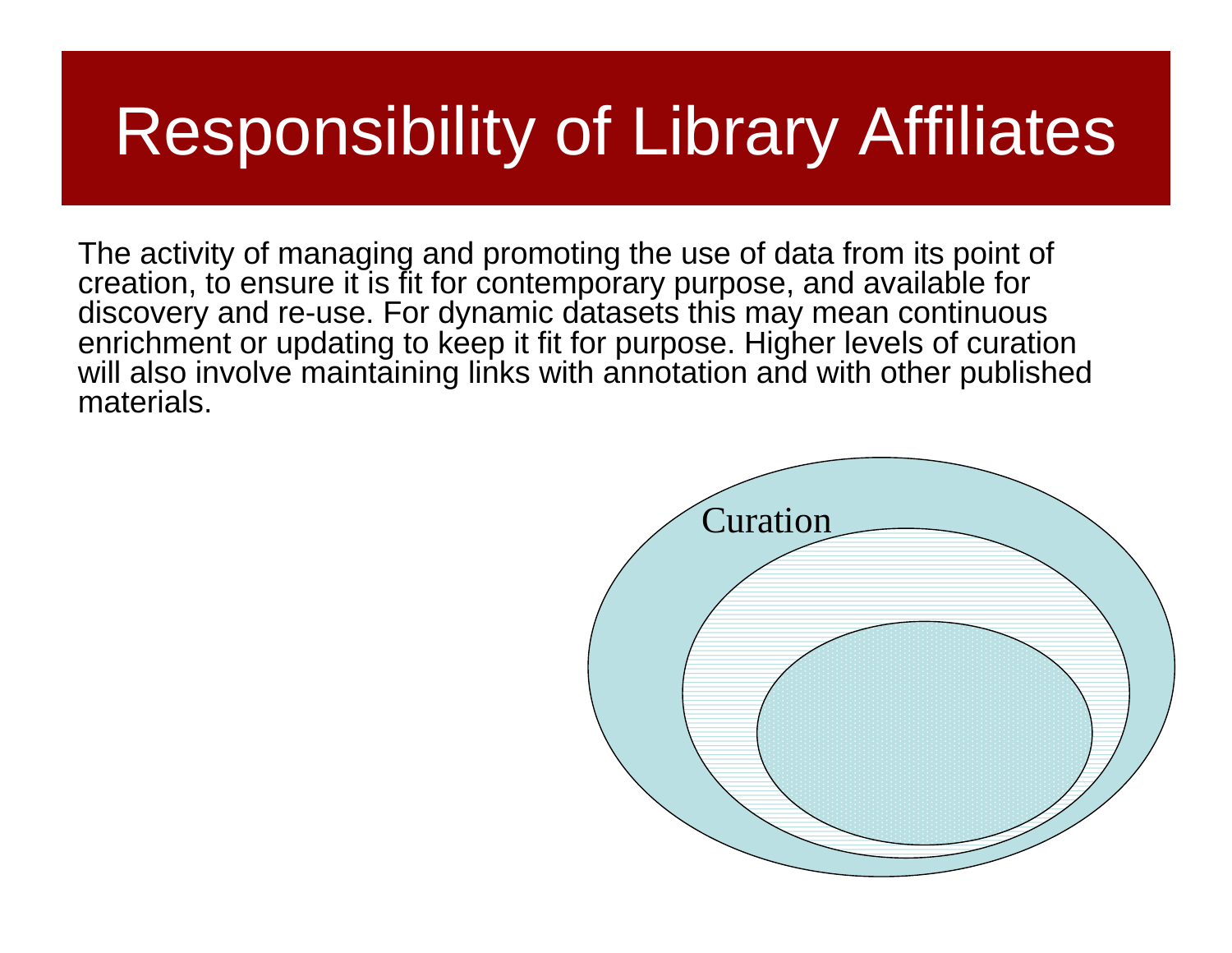# Responsibility of the FDA

- $\bullet$  An activity within archiving in which specific items of data are maintained over time so that they can still be accessed and understood through changes in technology
- $\bullet$ Preservation strategies e.g. migration, emulation, normalization

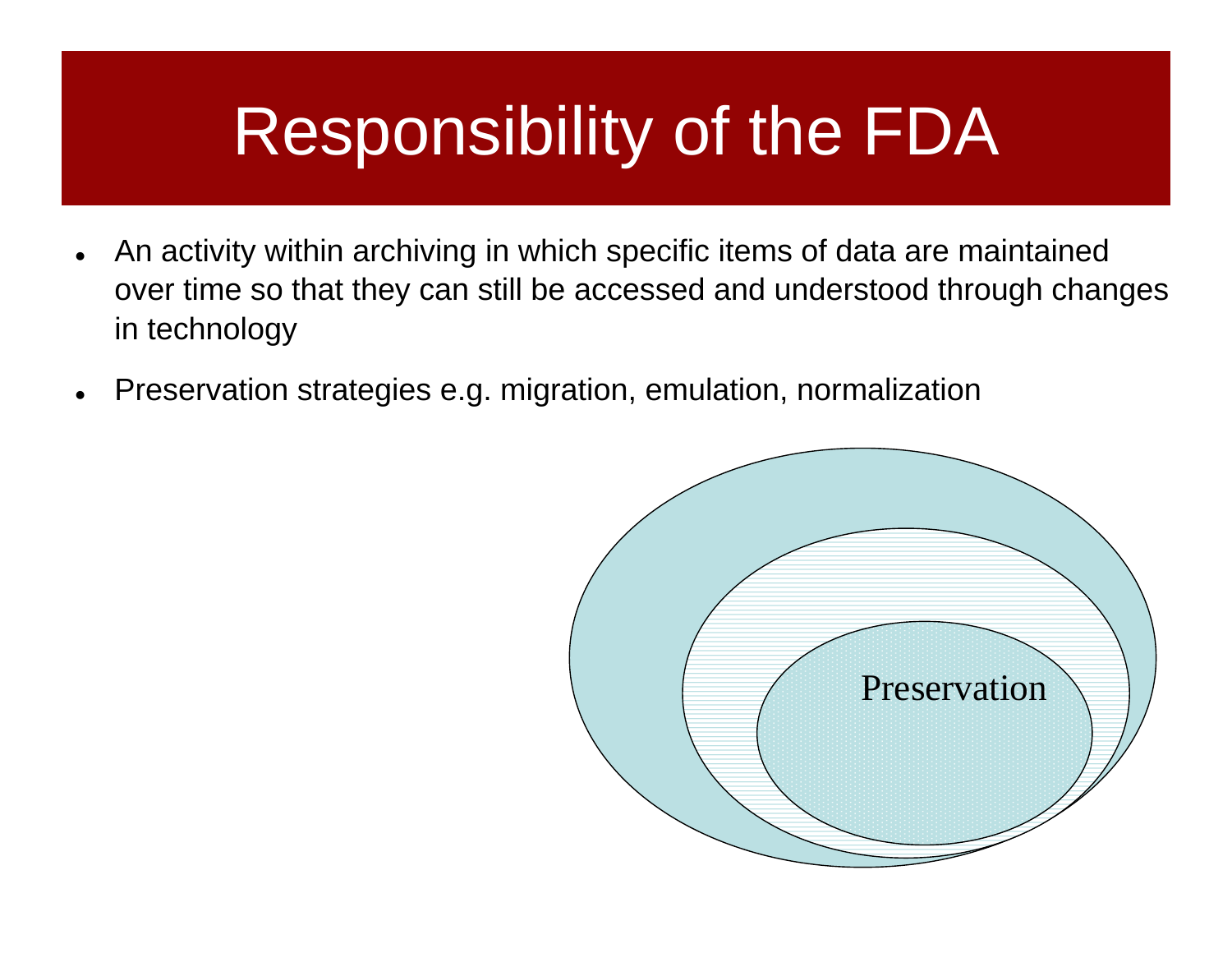# Joint Responsibility

- $\bullet$  A curation activity which ensures that data is properly selected, stored, can be accessed and that its logical and physical integrity is maintained over time, including security and authenticity.
- $\bullet$ Joint Responsibilities of Library Affiliates and the FDA
- $\bullet$ FDA manages storage
- $\bullet$ Affiliates select

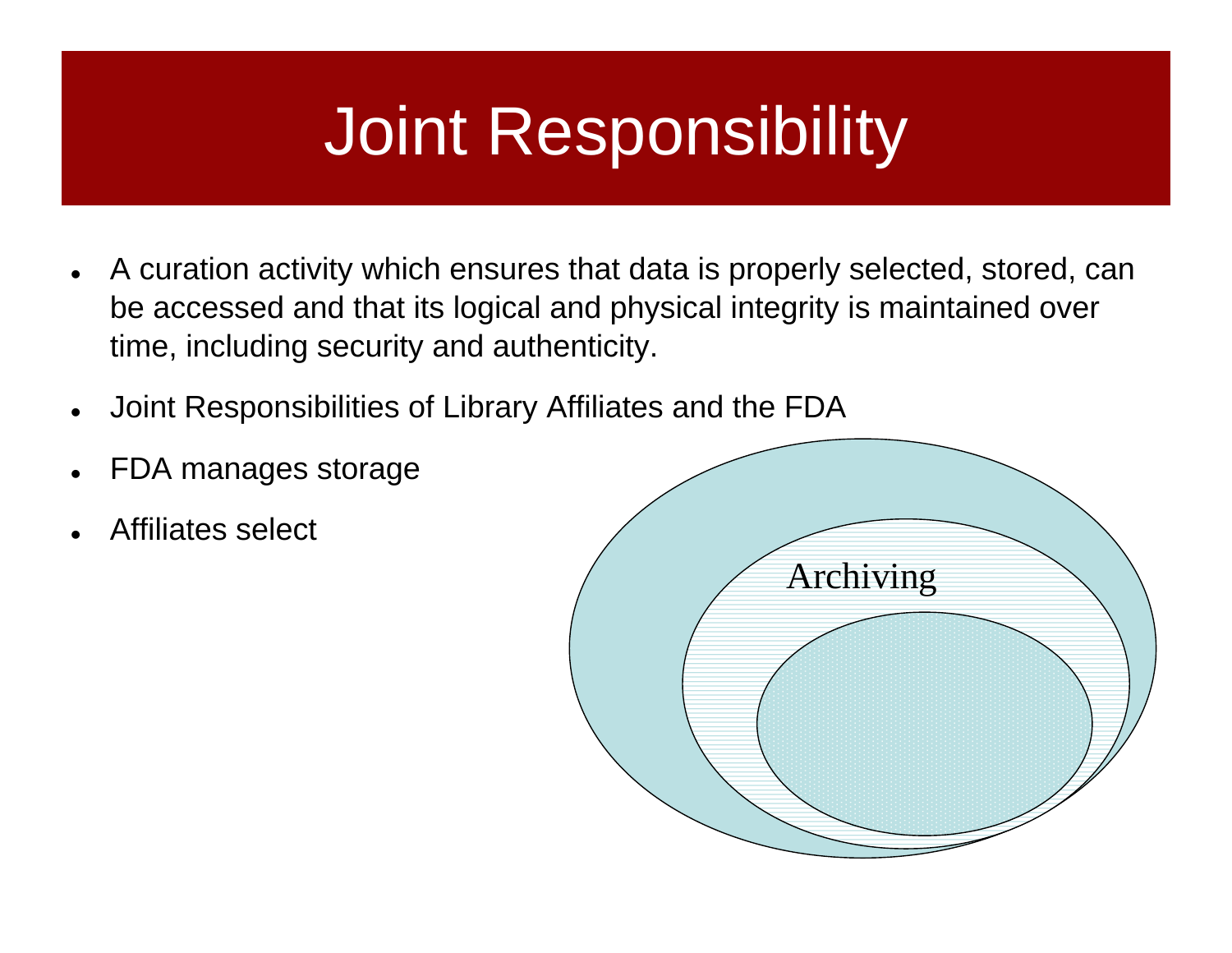

- OAIS is a best practice reference model for long term archiving and preservation
- ISO standard
- Originally developed by NASA
- Everybody uses it (except NASA)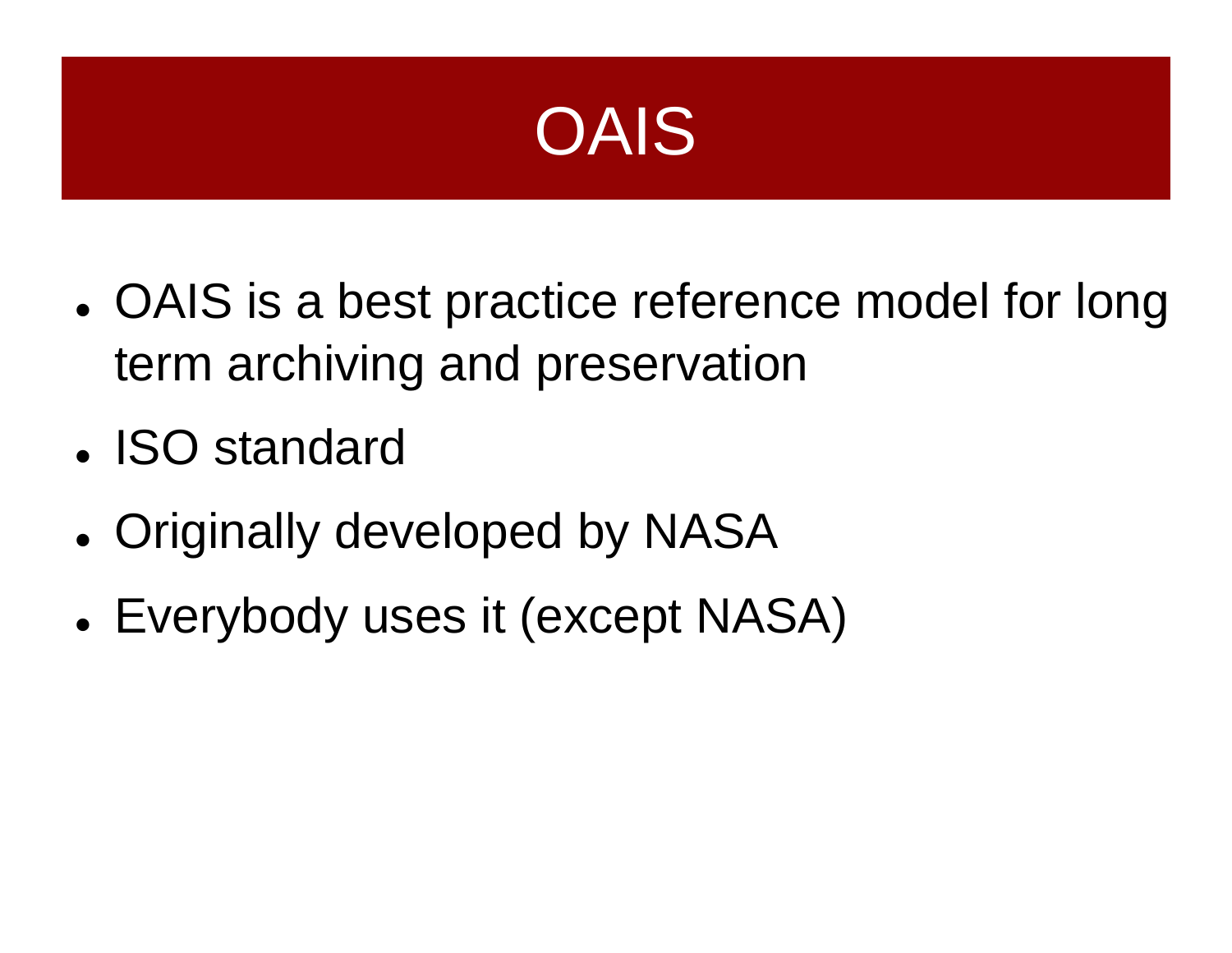## **OAIS Functional Model**

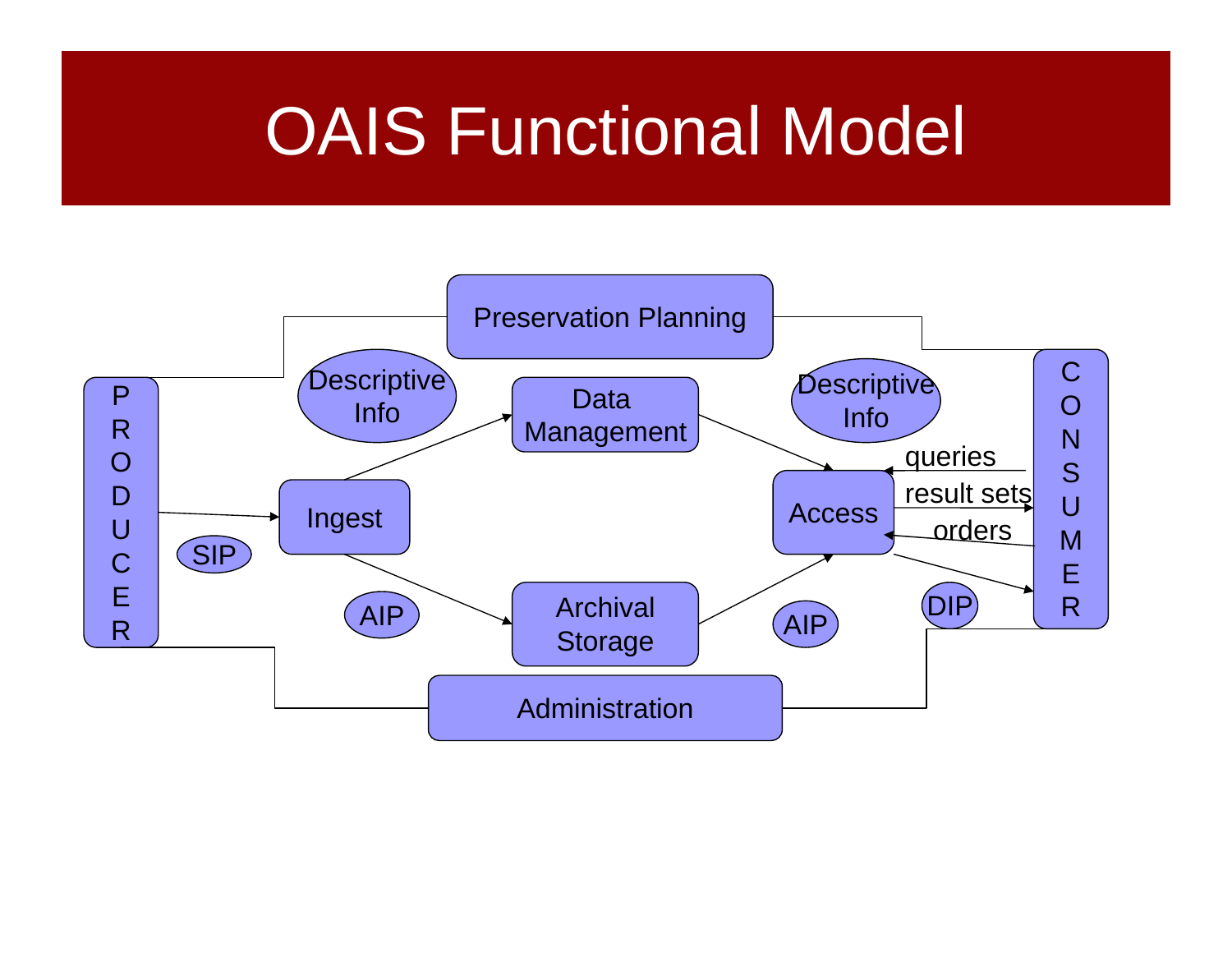#### DAITSS Architecture

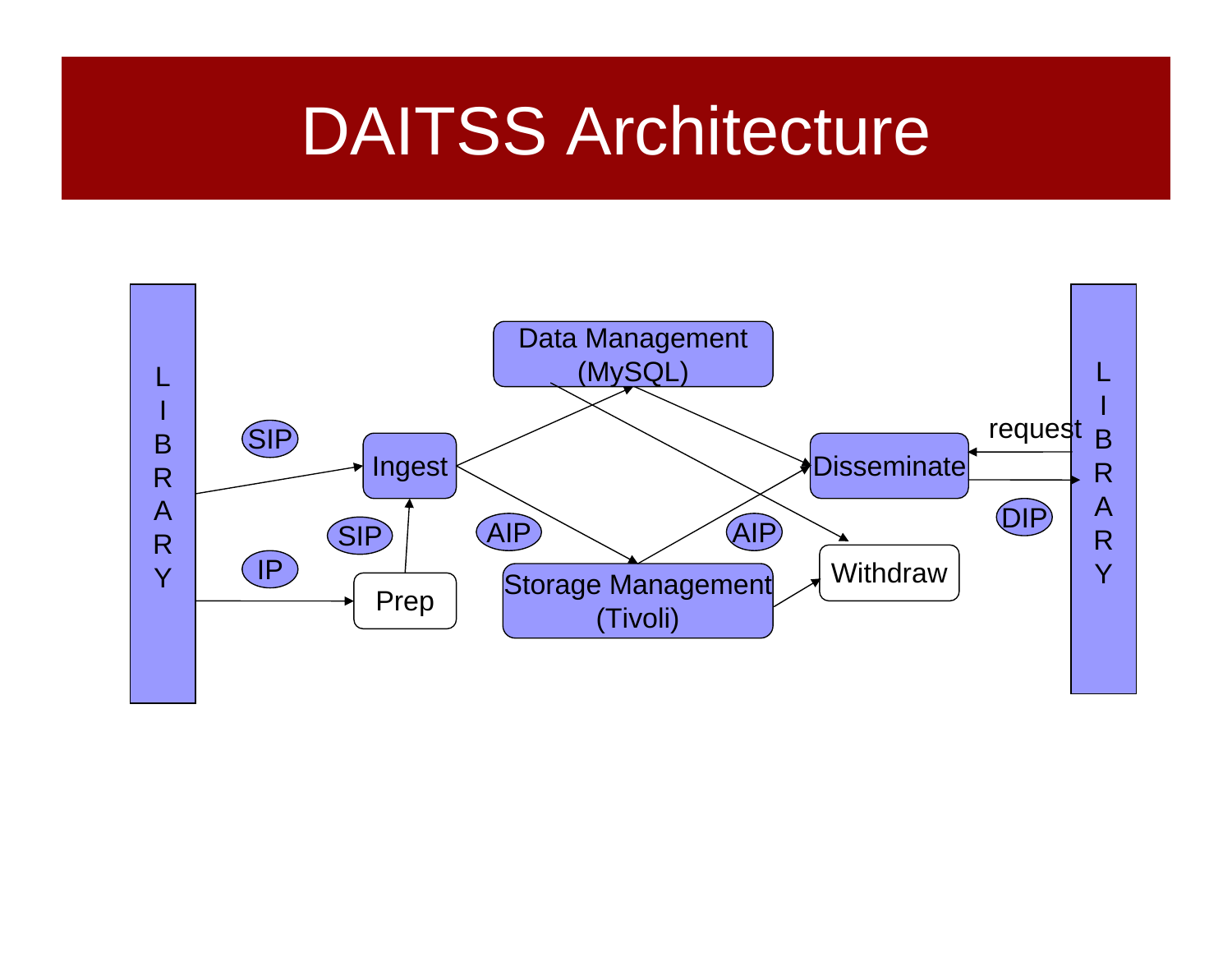### Ingest Service

- The SIP
	- − Must contain one or more data files, and one SIP **Descriptor**

```
UF009643/
```
UF009643.xml

thesis.pdf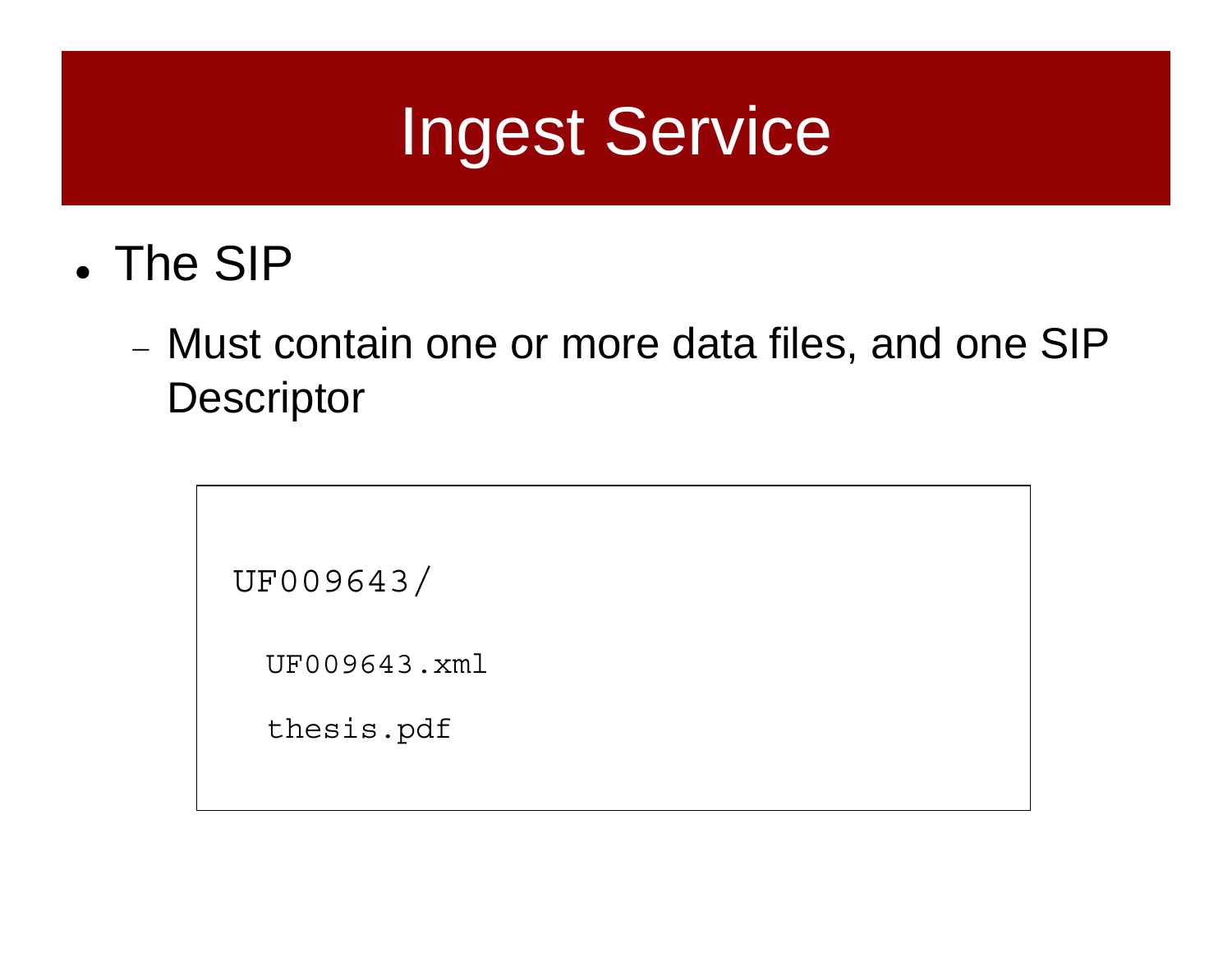# Ingest: Validate the SIP

- Validate the Package Directory
- Validate the XML Descriptor
- Administrative Metadata
	- Agreement Information
	- Preservation Policies (bit, full, none)
- Technical Metadata
	- Submitted message digest
	- − File size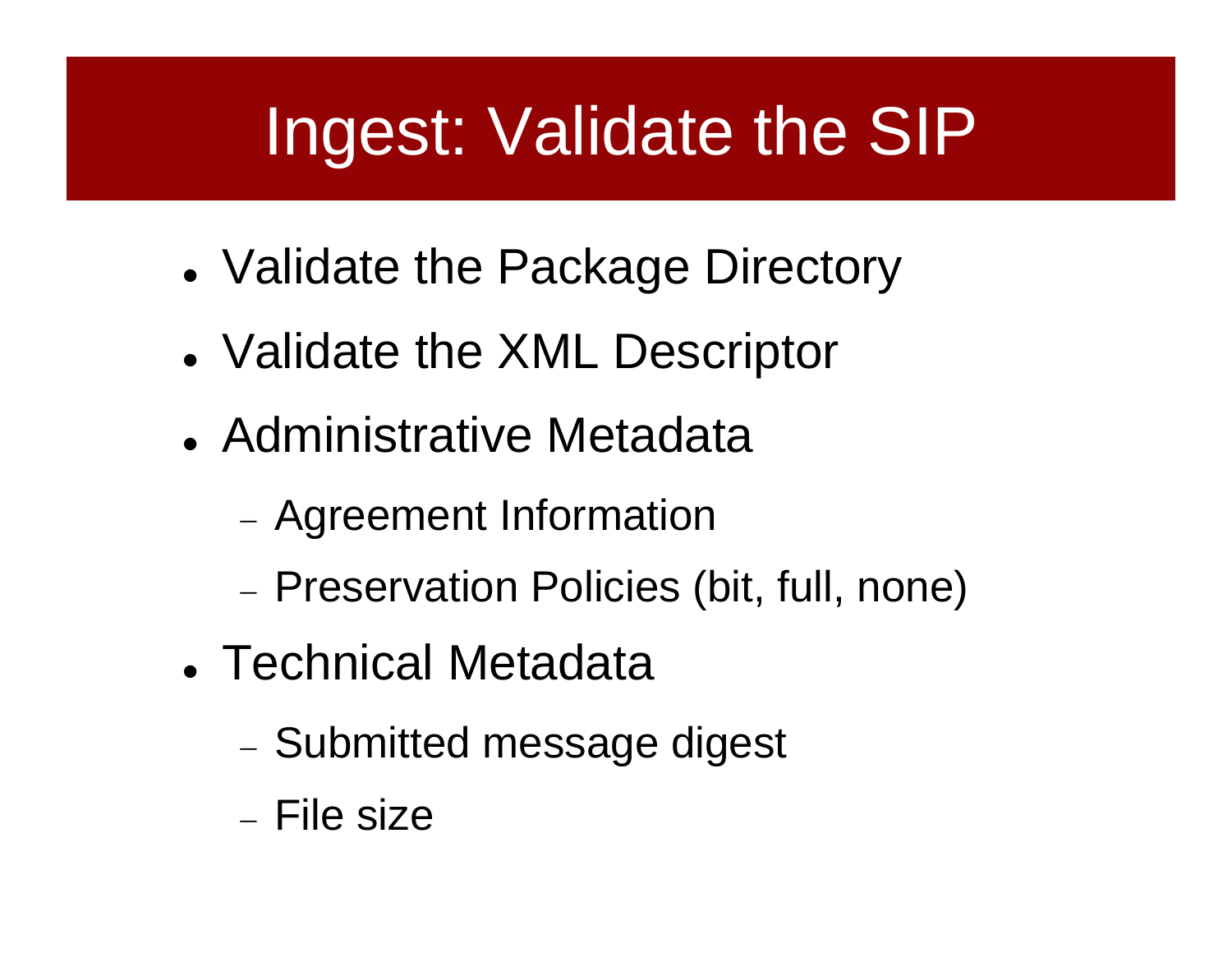# Ingest: Processing the Package

- Check for viruses
- Identify format, validate & record anomalies
- Extract technical metadata
- Identify & record external references
- Create normalized & migrated versions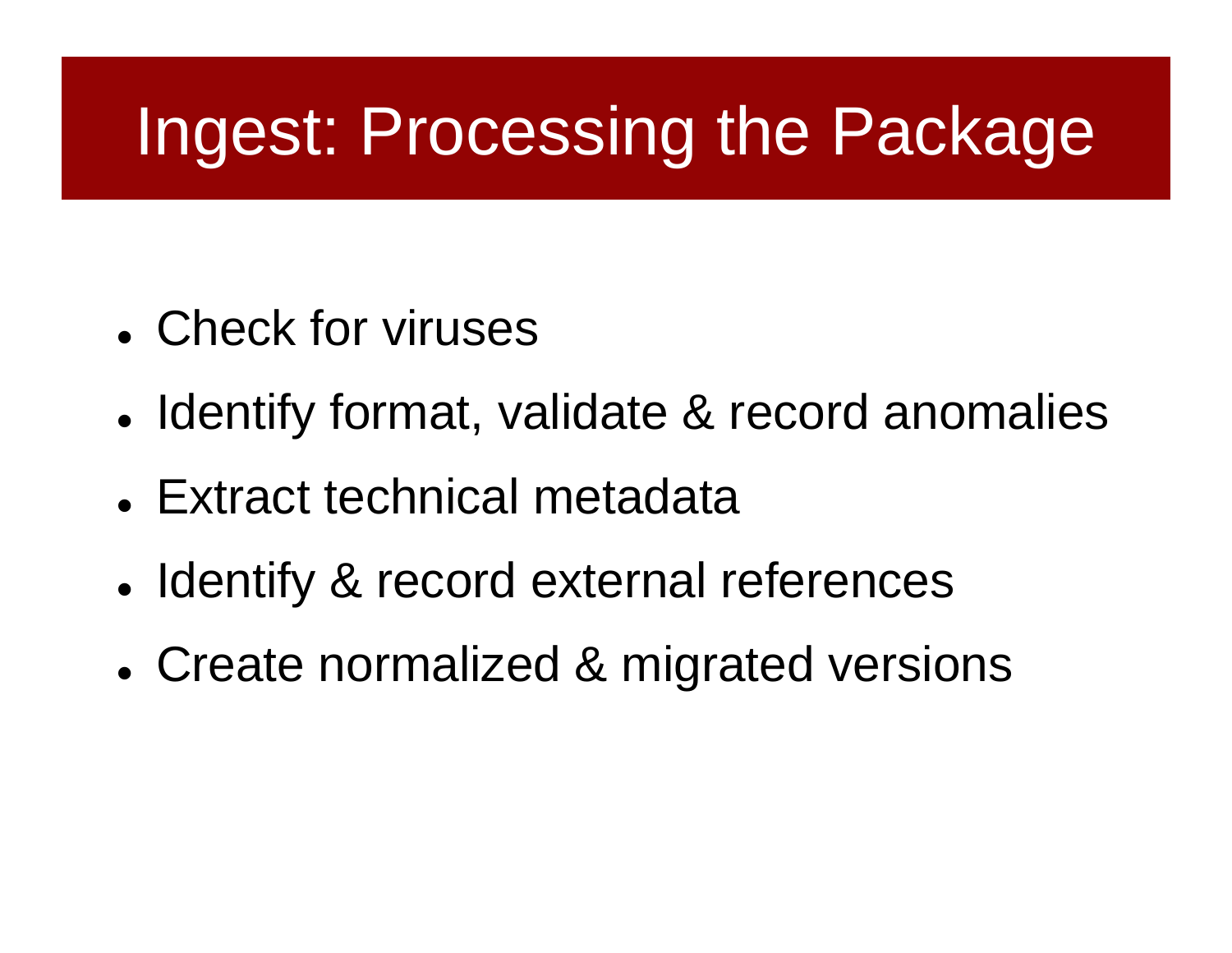# Ingest: AIP Processing

- Assemble the files of the AIP
- Create a localized AIP descriptor (XML file)
- Record events & relationships
- Write three copies to storage
- Update the FDA MySQL database
- Send Affiliate Library a report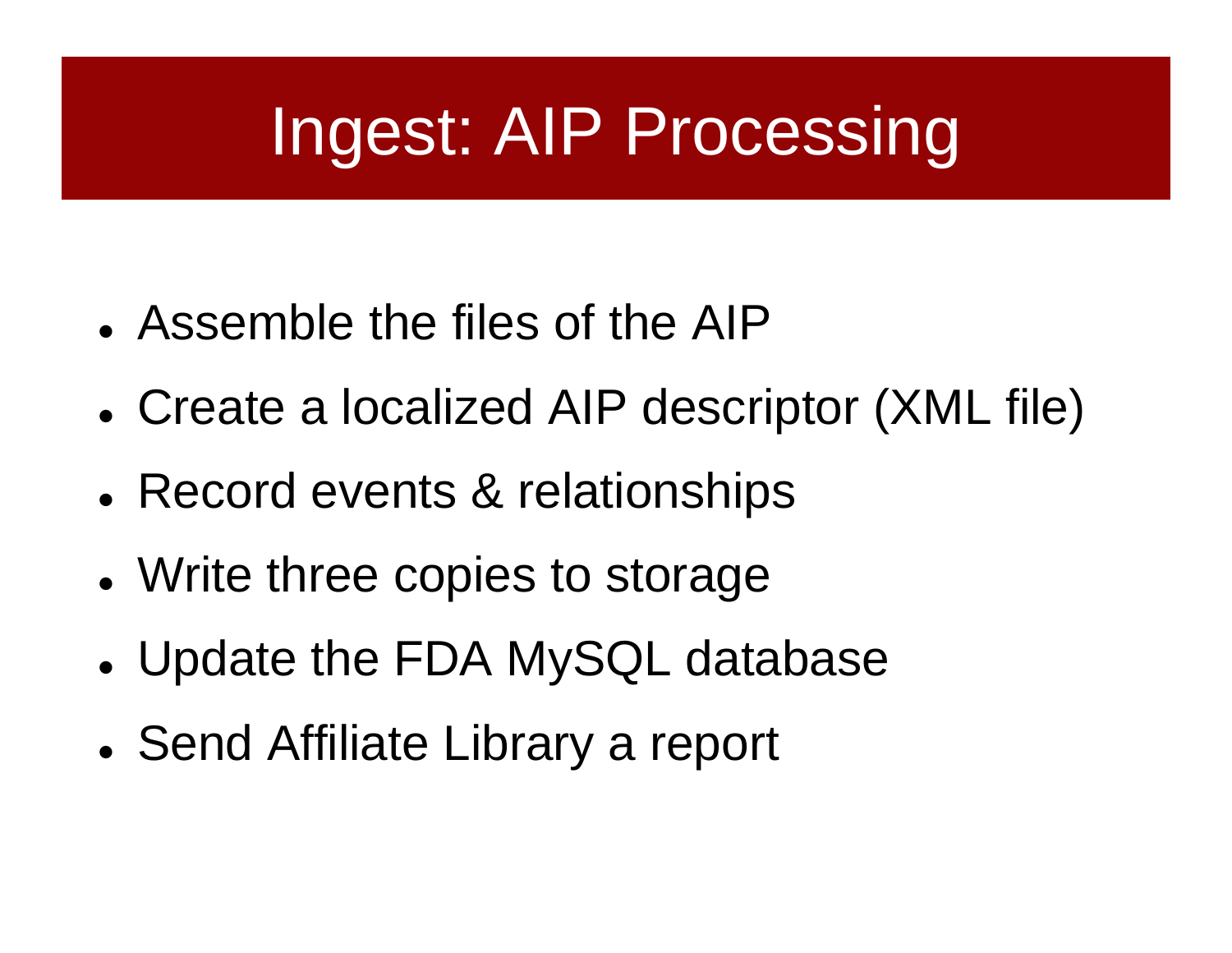## **Dissemination**

- $\bullet$ Affiliate Requests a Package
- $\bullet$ Package restored from tape
- $\bullet$ Restored package is enqueued for re-ingest
- $\bullet$ Placed into per-affiliate FTP directory
- $\bullet$ A report is sent to the affiliate contact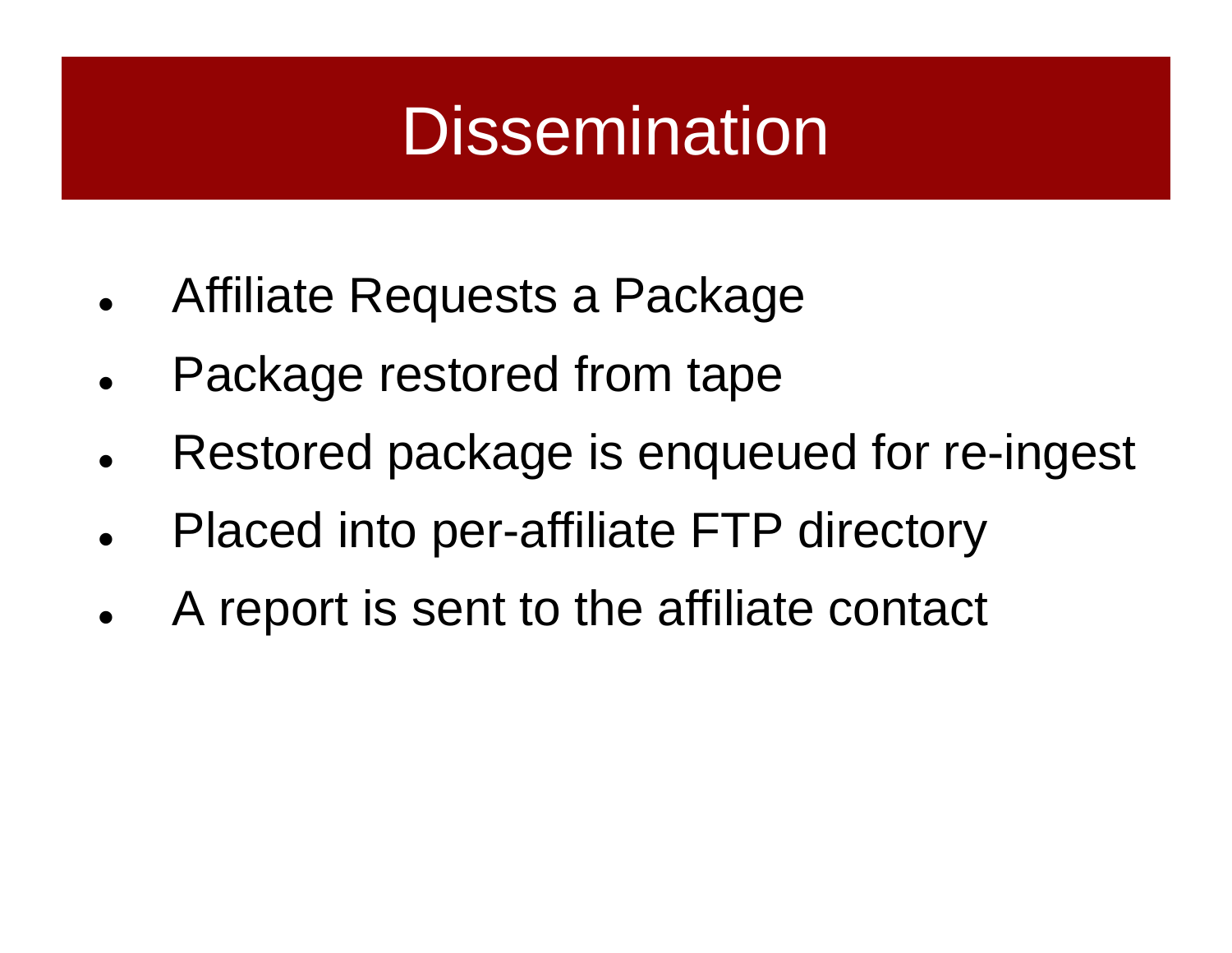# Supported formats

- Bit-level preservation anything goes
- Full presentation supported formats
	- −TIFF, JP2000
	- − WAVE
	- − PDF
	- −− Plain ASCII, SGML, XML
- None nothing goes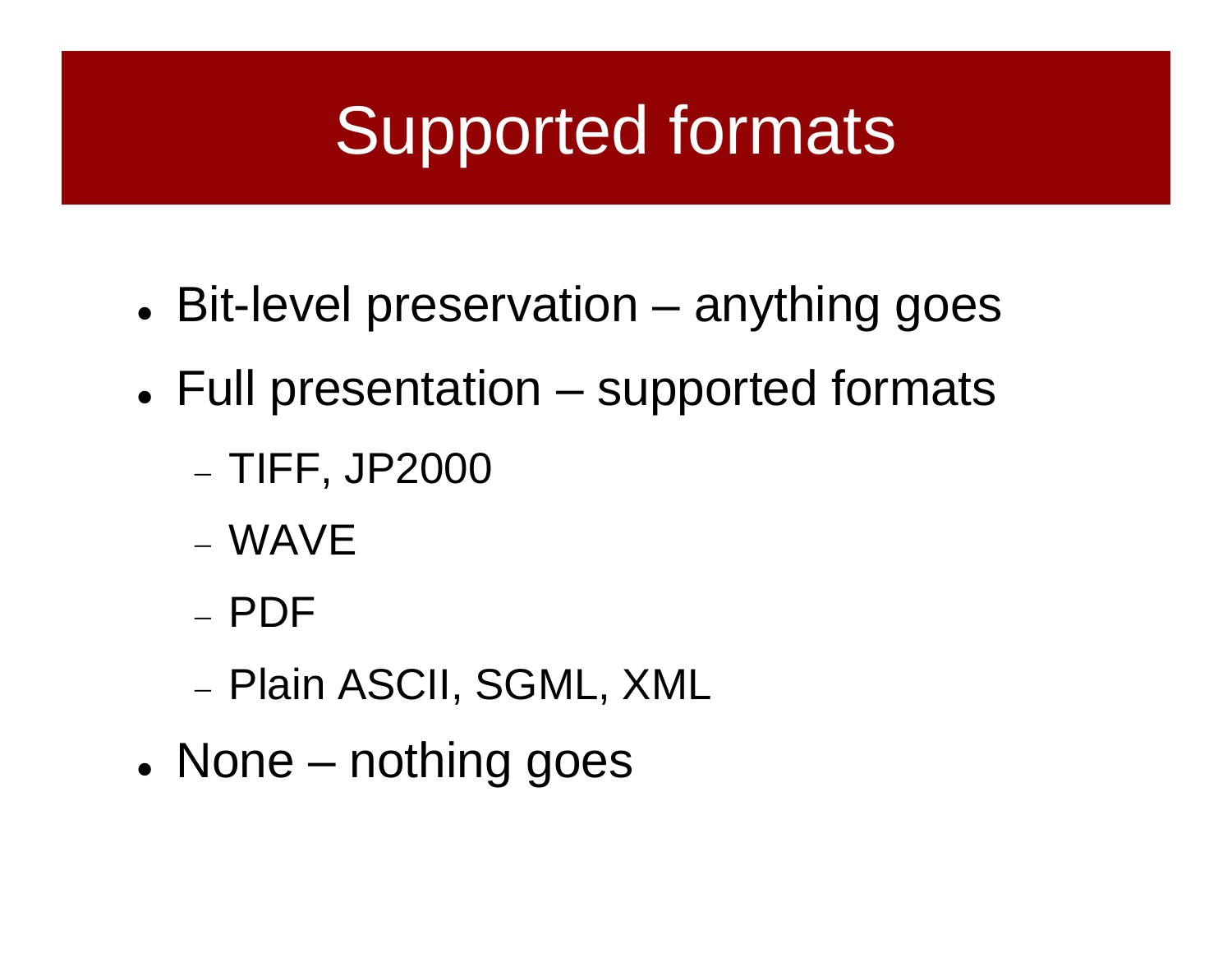

## A Picture of Carol Chou should go here